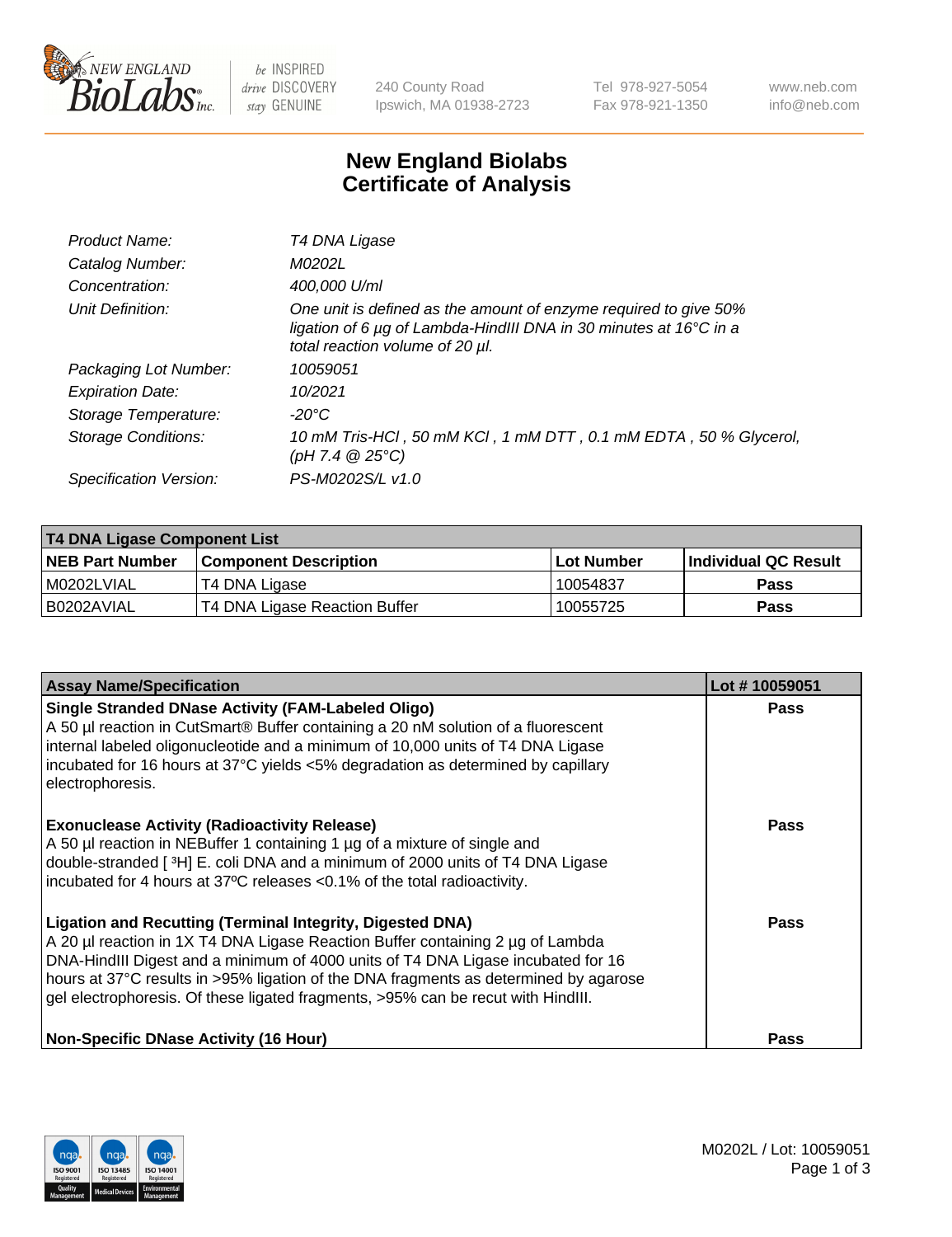

be INSPIRED drive DISCOVERY stay GENUINE

240 County Road Ipswich, MA 01938-2723 Tel 978-927-5054 Fax 978-921-1350

www.neb.com info@neb.com

| <b>Assay Name/Specification</b>                                                                                                                                                                                                                                                                                                                                                                             | Lot #10059051 |
|-------------------------------------------------------------------------------------------------------------------------------------------------------------------------------------------------------------------------------------------------------------------------------------------------------------------------------------------------------------------------------------------------------------|---------------|
| A 50 µl reaction in NEBuffer 1 containing 1 µg of CIP-treated Lambda-HindIII DNA and<br>a minimum of 2000 units of T4 DNA Ligase incubated for 16 hours at 37°C results in a<br>DNA pattern free of detectable nuclease degradation as determined by agarose gel<br>electrophoresis.                                                                                                                        |               |
| <b>Protein Concentration (A280)</b><br>The concentration of T4 DNA Ligase is 0.4 mg/ml +/- 10% as determined by UV<br>absorption at 280 nm. Protein concentration is determined by the Pace method using<br>the extinction coefficient of 57,675 and molecular weight of 55,292 daltons for T4<br>DNA Ligase (Pace, C.N. et al. (1995) Protein Sci., 4, 2411-2423).                                         | Pass          |
| <b>Protein Purity Assay (SDS-PAGE)</b><br>T4 DNA Ligase is ≥ 95% pure as determined by SDS-PAGE analysis using Coomassie Blue<br>detection.                                                                                                                                                                                                                                                                 | Pass          |
| qPCR DNA Contamination (E. coli Genomic)<br>A minimum of 2000 units of T4 DNA Ligase is screened for the presence of E. coli<br>genomic DNA using SYBR® Green qPCR with primers specific for the E. coli 16S rRNA<br>locus. Results are quantified using a standard curve generated from purified E. coli<br>genomic DNA. The measured level of E. coli genomic DNA contamination is ≤ 1 E. coli<br>genome. | Pass          |
| <b>RNase Activity (Extended Digestion)</b><br>A 10 µl reaction in NEBuffer 4 containing 40 ng of a 300 base single-stranded RNA<br>and a minimum of 1 µl of T4 DNA Ligase is incubated at 37°C. After incubation for 16<br>hours, >90% of the substrate RNA remains intact as determined by gel electrophoresis<br>using fluorescent detection.                                                             | <b>Pass</b>   |
| <b>DNase Activity (Labeled Oligo, 3' extension)</b><br>A 50 µl reaction in CutSmart® Buffer containing a 20 nM solution of a fluorescent<br>labeled double-stranded oligonucleotide containing a 3' extension and a minimum of<br>10,000 units of T4 DNA Ligase incubated for 16 hours at 37°C yields <5% degradation<br>as determined by capillary electrophoresis.                                        | Pass          |
| <b>DNase Activity (Labeled Oligo, 5' extension)</b><br>A 50 µl reaction in CutSmart® Buffer containing a 20 nM solution of a fluorescent<br>labeled double-stranded oligonucleotide containing a 5' extension and a minimum of<br>10,000 units of T4 DNA Ligase incubated for 16 hours at 37°C yields <5% degradation<br>as determined by capillary electrophoresis.                                        | Pass          |
| Double Stranded DNase Activity (Labeled Oligo)<br>A 50 µl reaction in CutSmart® Buffer containing a 20 nM solution of a fluorescent<br>labeled double-stranded oligonucleotide containing a blunt end and a minimum of                                                                                                                                                                                      | Pass          |